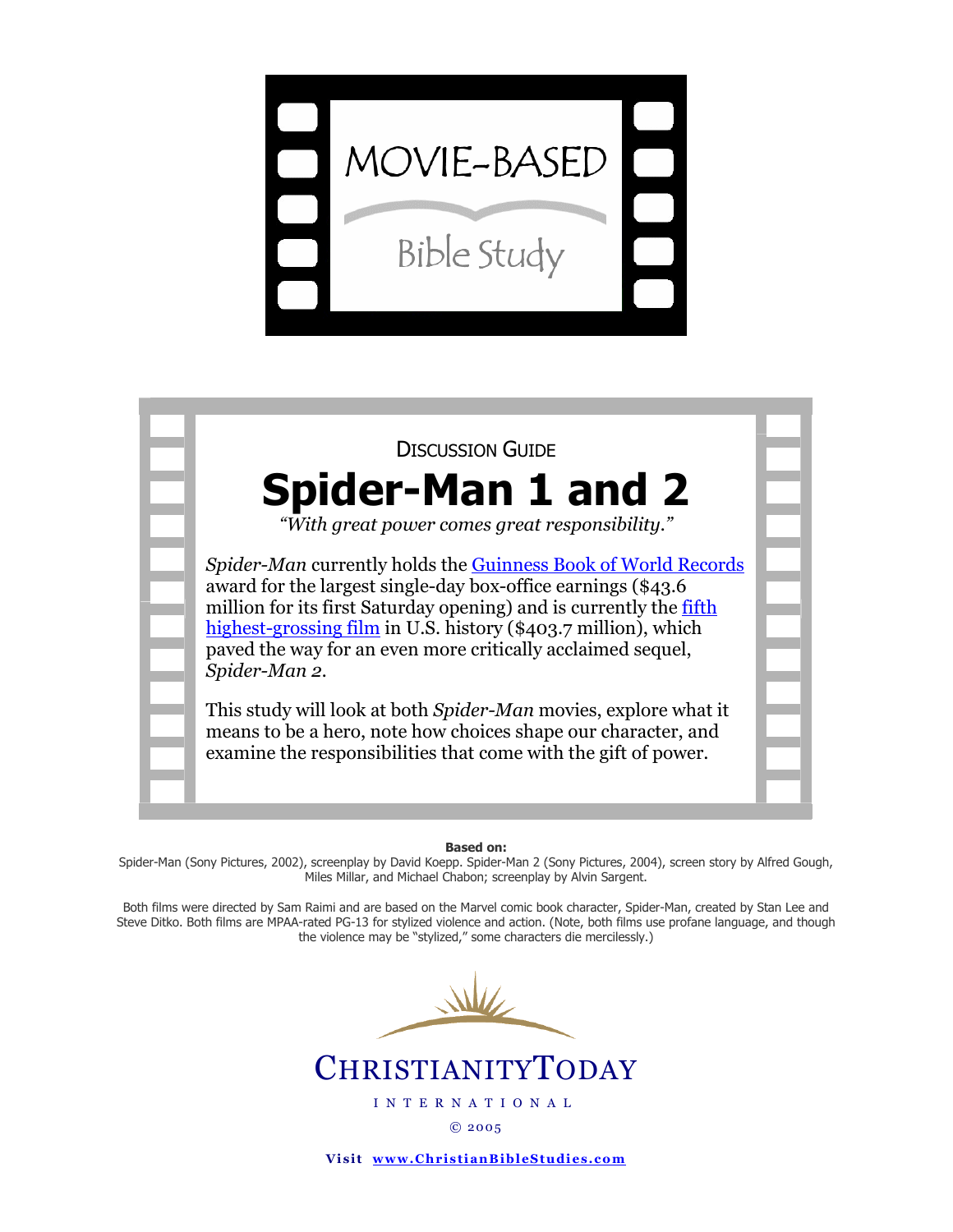

### Movie Summaries

**Spider-Man:** Peter Parker (Tobey McGuire) is an awkward high-school nerd, suffering the insults of bullies and mean bus drivers. He secretly loves the girl next door, Mary Jane Watson, whom he refers to as MJ (Kirsten Dunst). Bitten by a genetically engineered spider, Parker's life spins into chaos when he is gifted with superhuman, spider-like abilities.

Parker initially uses his powers selfishly, but he unwittingly causes the murder of his Uncle Ben (Cliff Robertson). Then, wreaking vengeance, Parker causes the thief who killed his uncle to fall to an accidental death. Driven by guilt, Parker begins doing great deeds and attempts to honor his uncle's final lesson: "With great power comes great responsibility."

When a wealthy scientist, Norman Osborn (Willem Dafoe), rushes a scientific experiment that goes wrong, he too gains superhuman strength, reflexes, and mental acuity—but he goes insane and, as his alter ego, the Green Goblin, begins murdering his enemies. When Spider-Man thwarts the Green Goblin, he swears to destroy Spider-Man and eventually learns Spider-Man's true identity. After nearly killing MJ and Peter's Aunt May (Rosemary Harris), the Green Goblin causes his own death in a dramatic battle with Spider-Man.

Parker's best friend is Norman Osborn's son, Harry Osborn (James Franco). Harry Osborn is unaware of his father's alter ego and believes Spider-Man killed his father, so he vows revenge. Ultimately, Parker abandons his dreams of love—choosing responsibility instead—and walks away from MJ even as she confesses her love for him.

**Spider-Man 2:** Two years after Peter Parker becomes Spider-Man, the strain of living two lives unravels Parker's relationships and personal commitments. His life-long secret love for MJ is making him sick, and his powers randomly fail him. Harry Osborn's bitterness has evolved into an obsession with Spider-Man, and when a nuclear fusion experiment Osborn sponsors fails, his hatred finds renewed focus.

Parker finds a new father figure, Dr. Otto Octavius (Alfred Molina), but Octavius is injured in Osborn's fusion experiment, which has grafted eight mechanical arms onto his body. Octavius ("Doc Ock") is driven mad by this transformation and begins to do harm with his new abilities.

Spider-Man initially works to foil Doc Ock's misdeeds, but, faced with growing superhero impotence and a yearning for his personal needs, Parker abandons his responsibilities and throws away his Spider-Man suit. But when Doc Ock abducts MJ, Parker is forced to don the Spider-Man suit again. After battling Doc Ock to save MJ and New York, Parker unmasks himself, appealing to Octavius to help avert destruction.

MJ finally discovers Spider-Man's true identity, and Parker reveals his love for her.

—For more coverage of the Spider-Man movies, visit: http://christianitytoday.com/movies/reviews/spiderman.html [http://christianitytoday.com/movies/reviews/spiderman2.html](http://christianitytoday.com/movies/reviews/spiderman.html)

Rated PG-13 Both films have profane language and some violence.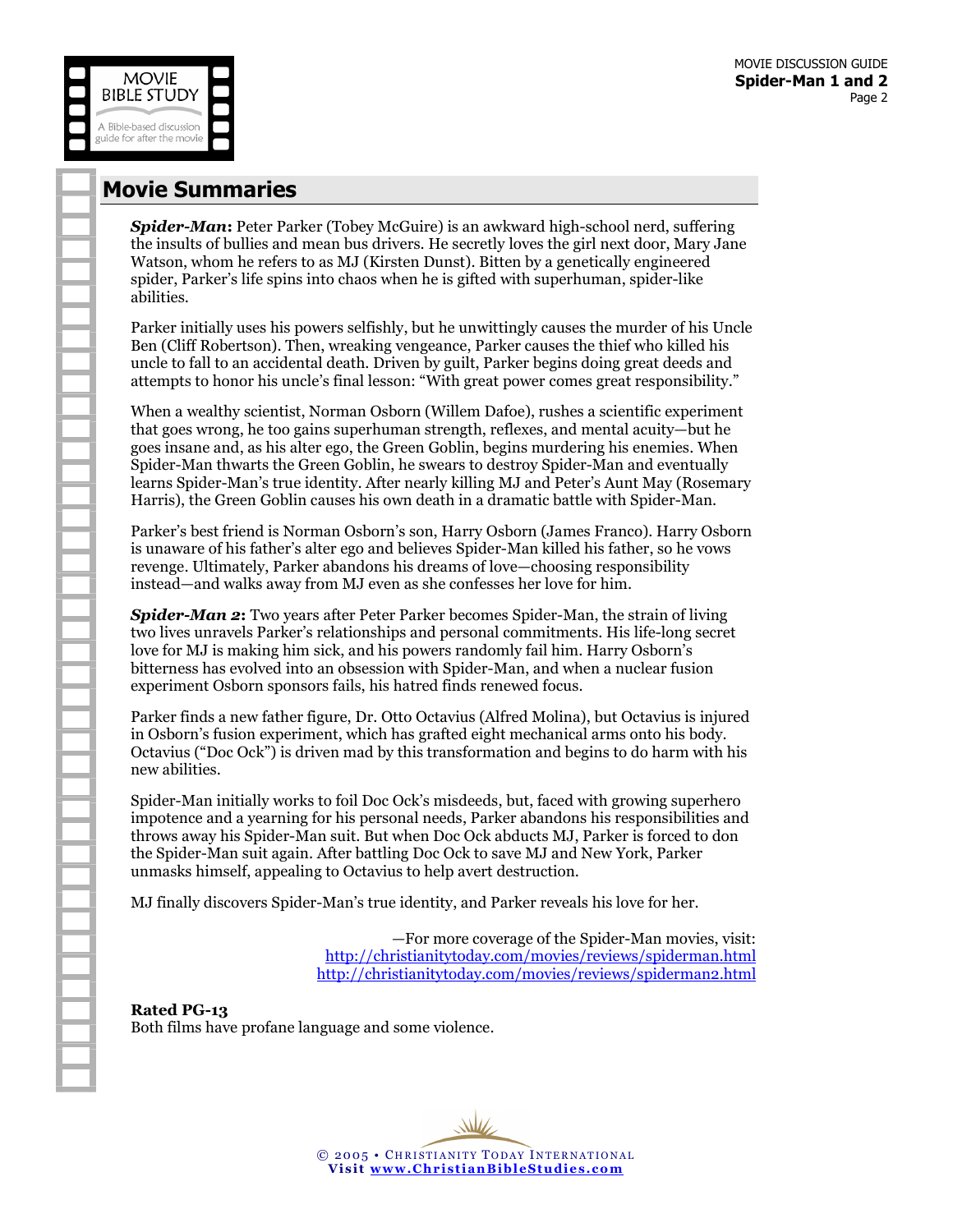## Discussing the Scenes

**MOVIE BIBLE STUDY** 

A Bible-based discussion guide for after the movie

Select one or more of these themes to discuss:

- 1. What Makes a Hero
- 2. The Ability to Choose Whom We Become
- 3. Power and Responsibility

#### 1. What Makes a Hero: "There's a hero in all of us." (John 16:33; Hebrews 11:1–40)

While adapting the Spider-Man story for our times, Raimi faced a lot of pressure to portray a hero worth emulating. In [scifi.com,](http://www.scifi.com/sfw/issue263/interview.html) Raimi explains:

I had a responsibility to the kids of America … who are going to look up to the character … and say, "That's my hero." … I wanted to make sure he was worthy of their admiration … that they're presented someone who learns a lesson of morality, that maybe you don't have to be so selfish, that you could look outside yourself. I think it's actually the growth of him as a human being … that makes him into a hero, not because he beats up the bad guys.

- [Q] Did Sam Raimi do a good job in portraying Spider-Man as a worthy hero?
- [Q] What about Peter Parker or Spider-Man is worth emulating? What is negative about these characters?
- [Q] If there were no mythical superhero characters on screen or in comic books, where would kids turn to find their role models?
- [Q] Do you think there's a vacuum of leadership for children, or are there too many role models? Explain.

#### Scene to Watch: Aunt May talks about heroes (Spider-Man 2: elapsed time: 1:22:48–1:25:08)

In Spider-Man 2 Aunt May tells Parker, "I believe there's a hero in all of us, that keeps us honest, gives us strength, makes us noble, and finally allows us to die with pride." She says that kids need heroes like Spider-Man: "courageous, self-sacrificing people setting examples."

- [Q] What do you think of Aunt May's assessment? According to her definition, in what ways are you a hero?
- [Q] Is Aunt May right—is there a hero inside everybody? Is there a hero inside Saddam Hussein, Ayatollah Khomeini, Joseph Stalin, Benito Mussolini, Hideki Tojo, Adolf Hitler, Osama Bin Laden?
- [Q] What examples do the movies provide to support Aunt May's point of view?

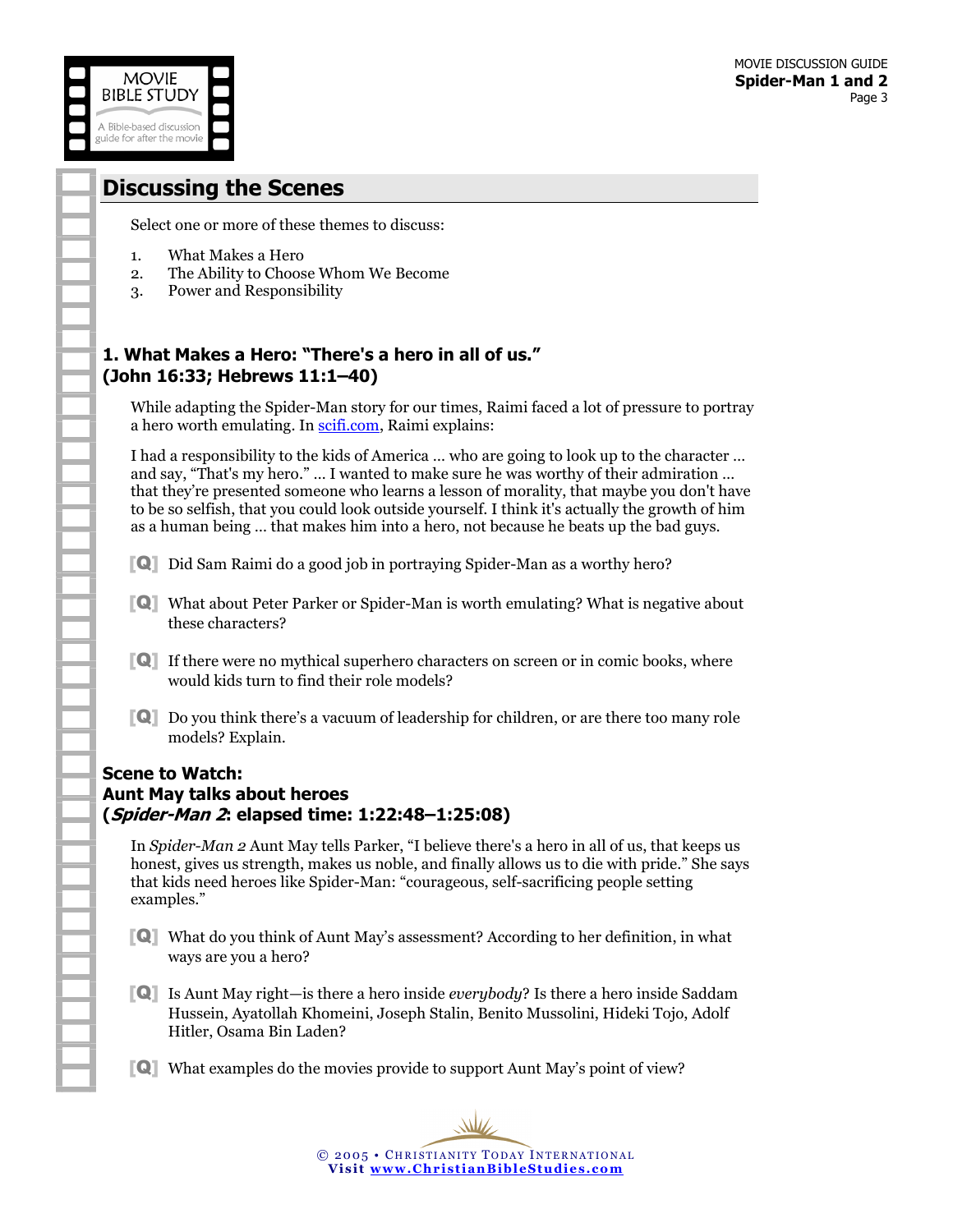

Leader's note: Both movies include examples of ordinary people unleashing their inner hero. While Spider-Man dangles from a New York bridge, citizens hurl junk at the goblin. When Doc Ock is about to impale Spider-Man, Aunt May sternly whacks him with her umbrella. New York train commuters step between Doc Ock and Spidey, saying, "You want to get to him, you gotta go through me." Even MJ gets into the action, swinging a board at Doc Ock's head, attempting to save Spider-Man.

The Green Goblin's philosophy on the way of the hero is more cynical: "The one thing [people] love more than a hero is to see a hero fail, fall, die trying. In spite of everything you've done for them, eventually they will hate you. Why bother?"

- [Q] Read John 16:33. There seems to be some truth in the goblin's premise: Heroes are lightening rods for trouble. Doing the right thing is its own reward, but doing the right thing frequently comes with a price. So, how do you answer the goblin's question: "Why bother?" Why should you bother trying to do the right thing?
- [Q] What are some examples from the movie demonstrating the Green Goblin's point?
- [Q] What makes a hero? Is it simply courage? Fearlessness? Great power? Good looks? Is it a mindset, an attitude? What makes one person a hero and another person ordinary?

 Leader's note: Spider-Man seems to articulate the essential ingredient for heroism after he is unmasked and confronted by Harry Osborn: "There are bigger things happening here than me and you, Harry." Heroes go beyond their personal selfinterests and serve others. Heroes see the big picture. However, like love, heroism is probably easier to recognize than define.

Read Hebrews 11:1–40.

- [Q] Who are the real heroes in the passage? What made them heroes?
- [Q] In what ways are these biblical heroes like—and unlike—Spider-Man?
- [Q] How familiar are you with these heroic stories from the Old Testament? Are they vivid in your mind's eye, or do they seem flat and featureless to you?
- [Q] What can you do to help your children grow up thinking about and emulating biblical heroes?
- [Q] Who are your personal heroes? How have you been a hero to others?

2. The Ability to Choose Whom We Become: "We are whom we choose to be. Now, choose!" (Matthew 22:34–20; Romans 6:11–14; 12:1–2; Galatians 5:1; Philippians 4:8–9)

Several choices impact the destinies of the characters in the two Spider-Man films. In Spider-Man, Parker chooses to use his powers selfishly, leading to Uncle Ben's murder. Norman Osborn's choice to pursue profit and power deprives him of sanity. Dr. Octavius's

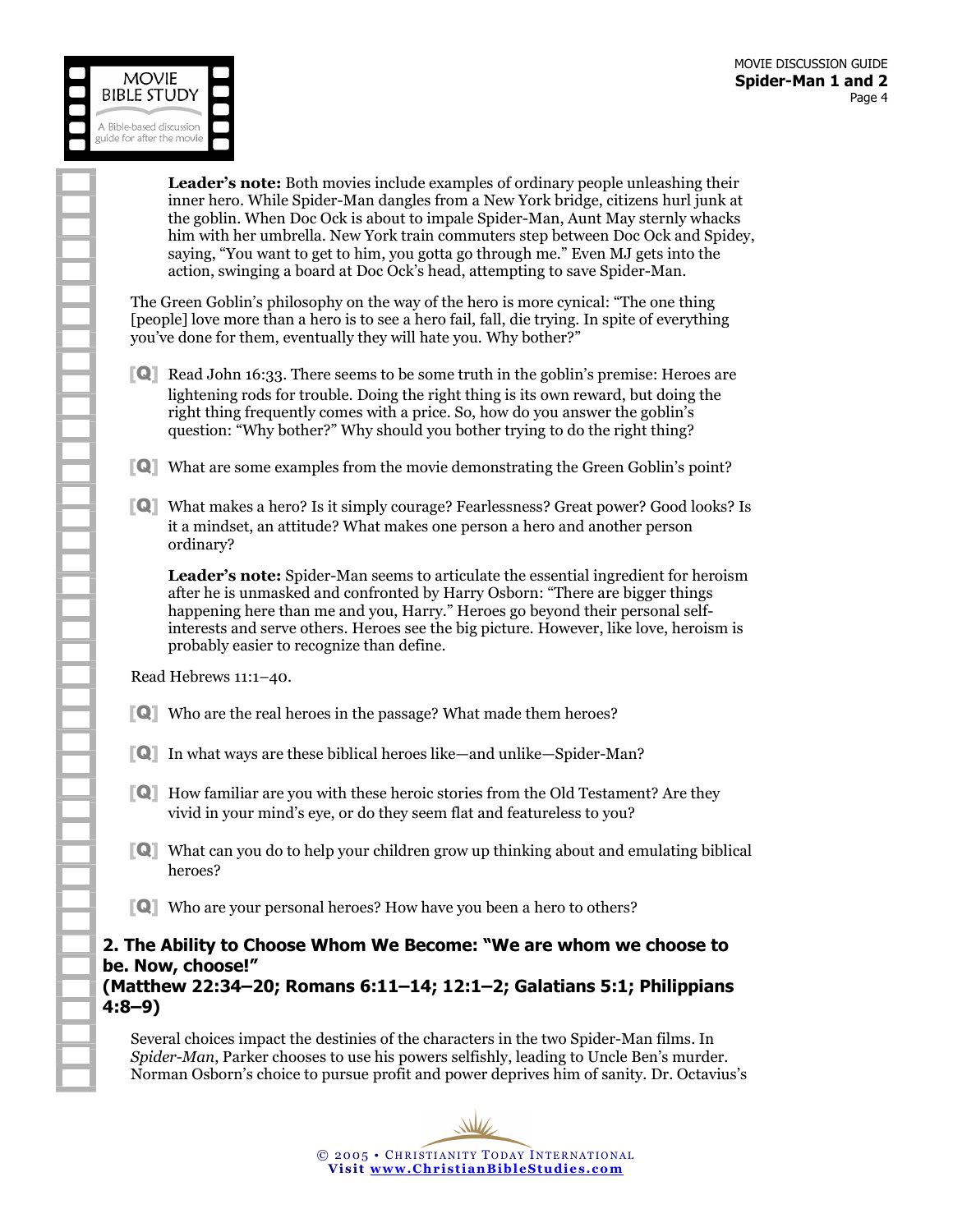

choice to disregard safety in pursuit of power leads to Rosie's death and his enslavement to artificially intelligent limbs.

- [Q] How do choices shape character? If choices shape character, how does that affect culture?
- [Q] What about intentions? Can you just intend to do the right thing? If you do bad things and feel remorse about it, is that okay?
- [Q] Do choices involve more than external behavior? Must we make choices regarding our internal state as well? (Read Romans 12:1–2 and Philippians 4:8–9.)

Leader's note: It may be useful to lead the discussion toward whether one's emotional state is under one's mental control. Is it possible to choose to be joyful? (See the rest of Philippians 4.) Is it possible to choose to be depressed? How much of love is an emotion, and how much of that emotion can be controlled by choice? What about our passions and hungers? To what extent are those under our mental control?

#### 3. Power and Responsibility: "With great power comes great responsibility." Luke 8:40–48; 12:48; Acts 3:1–10; Romans 12:1–2; Ephesians 2:4–5; 2 Timothy 1:6–7)

#### Scene to Watch: Uncle Ben's advice (Spider-Man: elapsed time: 0:34:33–0:36:36)

Read Luke 12:48.

Uncle Ben's caution becomes Parker's mantra throughout the two films. His advice is timely: as Parker is mastering his gift, he is employing it irresponsibly. Rejoicing in his new abilities, Parker breaks his promise to help paint the kitchen. He also humiliates MJ's boyfriend at school. Parker's reaction is: "Are you afraid that I'm going to turn into some kind of criminal? Quit worrying about me! … Stop lecturing me—please!" He already feels guilty, because he's planning to pummel an unsuspecting wrestler for profit, merely to impress a girl. Then, as an act of vengeance, Parker refrains from using his powers to stop a thief.

Of course, he pays a tremendous price for this chain of events. Uncle Ben's murder drives home the lesson better than any lecture or sermon ever could.

- [Q] What do you think might have happened to Parker if things hadn't gone so wrong? What road would Parker's decisions have taken him down if he hadn't faced such grievous consequences?
- [Q] How does Uncle Ben's advice apply to all of us?
- [Q] How does Uncle Ben's warning to Parker compare with Christ's warning in Luke 12:48?

In Spider-Man 2, Parker becomes imbalanced after two years of exercising his powers. By working hard to honor his gifts and live heroically, he is failing at personal responsibility.

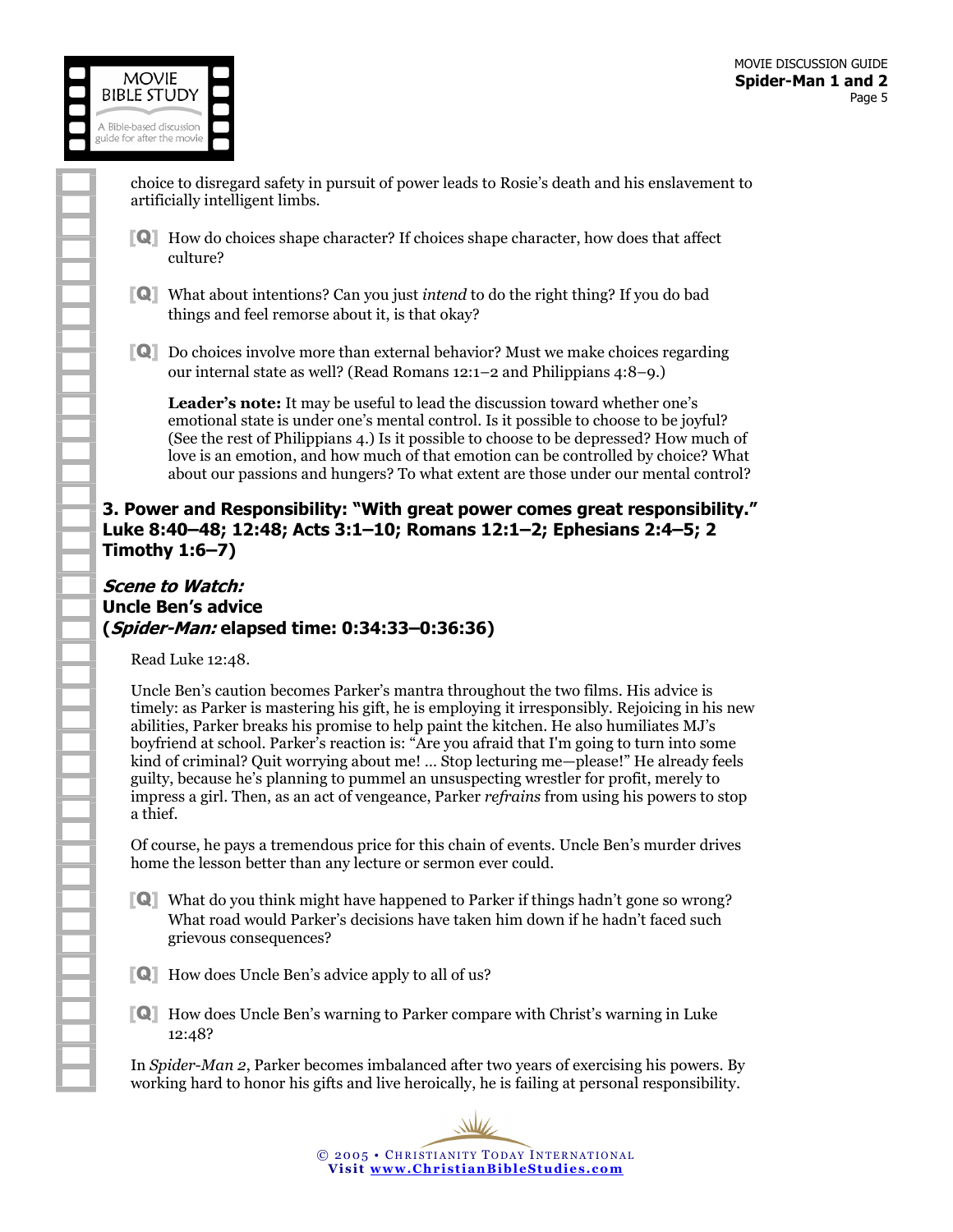

He betrays his responsibility to Joe's Pizza, he misses classes, he's late with schoolwork, he doesn't return Harry Osborn's calls, and he's an empty seat at MJ's play. All because of disturbances requiring Spider-Man's abilities.

Read Luke 8:40–48 and Acts 3:1–10.

[Q] Is it necessary in every way possible to use your abilities? If you have a God-given gift, does God require you to use it at every possible opportunity?

Leader's note: Jesus had the power to heal everyone he came near, yet he did not always do so. In Luke, Jesus chose not to react to the woman who touched his garment. In Acts, Peter and John passed by a beggar who was stationed at the Temple entrance.

As in all things, balance, wisdom, and submission to God's plan help us exercise our gifts responsibly.

[Q] When should you look out for yourself and when should you look out for others? What choice do we have, and how do we decide?

Read 2 Timothy 1:6–7 and Ephesians 2:4–5.

The unspoken lesson of *Spider-Man 2* is that love brings responsibility. As Spider-Man, Parker honors responsibility to strangers and dishonors responsibility to his loved ones. As Parker cuts himself off from the love of family and friends, his Spider-Man powers fail him so Parker abandons his Spider-Man activities.

Then Doc Ock takes MJ hostage. Suddenly, Parker's separate lives join in a single goal, and his powers return. Now, for Parker as Spider-Man, love is the force that binds power to responsibility. He no longer uses his power out of guilt, shame, or duty; he uses it out of love.

- [Q] Lord Acton said, "Absolute power corrupts absolutely." As Parker's character grows through both films, he doesn't seem corrupted. Does this maxim apply to God? There is no absolutely powerful being other than God—yet he is incorruptible. Why?
- [Q] What do you think of Parker's character development in light of the 2 Timothy passage?
- [Q] How do you think power, love, and self-discipline relate to using God's gifts?
- [Q] How are all three qualities opposed to timidity or fear?

Read Matthew 25:14–30.

- [Q] Name some gifts you've seen God give people.
- [Q] Does God give gifts and talents only to believers? Does being a believer change one's obligation to use gifts responsibly? Why or why not?
- [Q] Have you identified the gifts and talents God has given you? How can you find out what undiscovered talents you may have?